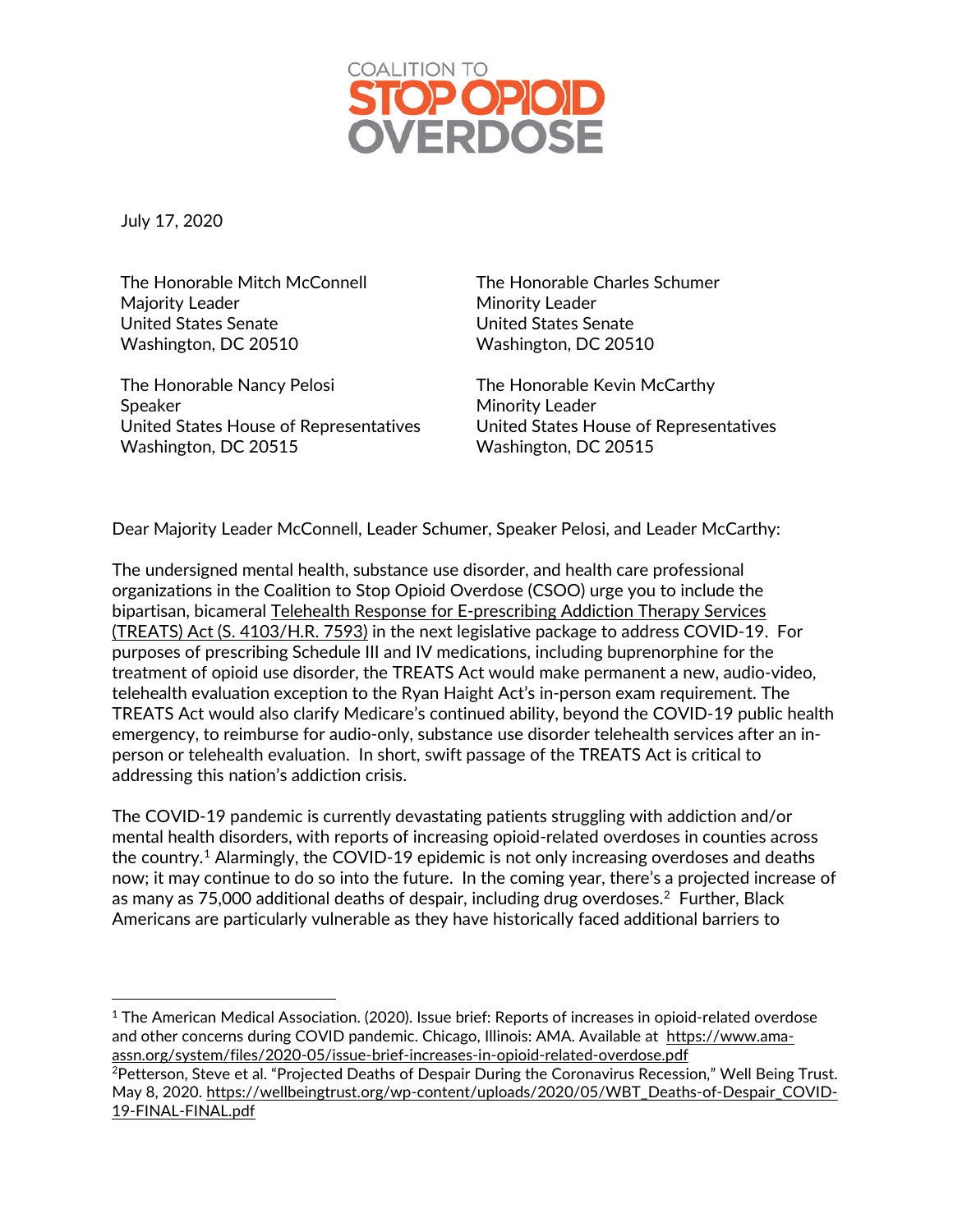

accessing, and remaining in, addiction treatment.<sup>[3](#page-1-0)</sup> The TREATS Act would help clinicians meet several of these challenges.

Treatment delivered through telehealth has been associated with high satisfaction rates, which contributes to patient retention. $\rm ^4$  Telehealth can allow for more frequent communication with a patient's addiction care team, provide additional privacy, help address the stigma of receiving addiction treatment, give clinicians insight into patients' personal lives, and possibly improve the therapeutic alliance.<sup>[5](#page-1-2)</sup> Additionally, by making certain telehealth flexibilities permanent, Congress can help provide the additional assurances clinicians need to begin investing in telehealth equipment. According to a recent survey, a sizable number of private medical practices have indicated that they have not begun utilizing telehealth, and have no plans to do so in the future. $6$  The transitory nature of current telehealth flexibilities may be stifling the development of innovative telehealth practices that could drive down costs and expand access to care. $7$ 

In conclusion, without the swift passage of the TREATS Act, the Trump Administration's actions to waive certain telehealth-related restrictions due to COVID-19 may soon expire. If Congress were to let that happen, then patients could experience an abrupt and needless disruption in the delivery of life-saving addiction care through telehealth. We thank you for considering the inclusion of the TREATS Act in the next COVID-19 legislative package, as well as your continued leadership on the issues of mental health and addiction.

Sincerely,

 $\overline{a}$ 

Addiction Professionals of North Carolina AIDS United Alcohol & Drug Abuse Certification Board of Georgia American Association of Nurse Practitioners American Psychiatric Association

<span id="page-1-0"></span><sup>&</sup>lt;sup>3</sup> Lagisetty PA, Ross R, Bohnert A, Clay M, Maust DT. Buprenorphine Treatment Divide by Race/Ethnicity and Payment. *JAMA Psychiatry.* 2019;76(9):979–981. doi:10.1001/jamapsychiatry.2019.0876; Weinstein, Z. M., Kim, H. W., Cheng, D. M., Quinn, E., Hui, D., Labelle, C. T., Drainoni, M. L., Bachman, S. S., & Samet, J. H. (2017). Long-term retention in Office Based Opioid Treatment with buprenorphine. *Journal of substance abuse treatment*, *74*, 65–70. https://doi.org/10.1016/j.jsat.2016.12.010

<span id="page-1-1"></span><sup>4</sup> 2020 American Psychiatric Association Telehealth Survey.

<https://www.psychiatry.org/psychiatrists/covid-19-coronavirus>

<span id="page-1-2"></span><sup>5</sup> Uscher-Pines, L., Huskamp, A., Mehrotra, A. (2020). Treating Patients With Opioid Use Disorder in Their Homes. Chicago, Illinois: The American Medical Association. Available at <https://jamanetwork.com/journals/jama/fullarticle/2766674>

<span id="page-1-3"></span><sup>6</sup> Reynolds, Keith A. (2020, April 8). Survey: Private practices turn to telemedicine to offset coronavirus dip. Medical Economics. Available at [https://www.medicaleconomics.com/view/survey-private-practices](https://www.medicaleconomics.com/view/survey-private-practices-turn-telemedicine-offset-coronavirus-dip)[turn-telemedicine-offset-coronavirus-dip](https://www.medicaleconomics.com/view/survey-private-practices-turn-telemedicine-offset-coronavirus-dip)

<span id="page-1-4"></span> $7$  "Removing regulatory barriers to telehealth before and after COVID-19." Brookings Institute, May 6, 2020. [https://www.brookings.edu/research/removing-regulatory-barriers-to-telehealth-before-and](https://www.brookings.edu/research/removing-regulatory-barriers-to-telehealth-before-and-after-covid-19/)[after-covid-19/](https://www.brookings.edu/research/removing-regulatory-barriers-to-telehealth-before-and-after-covid-19/)